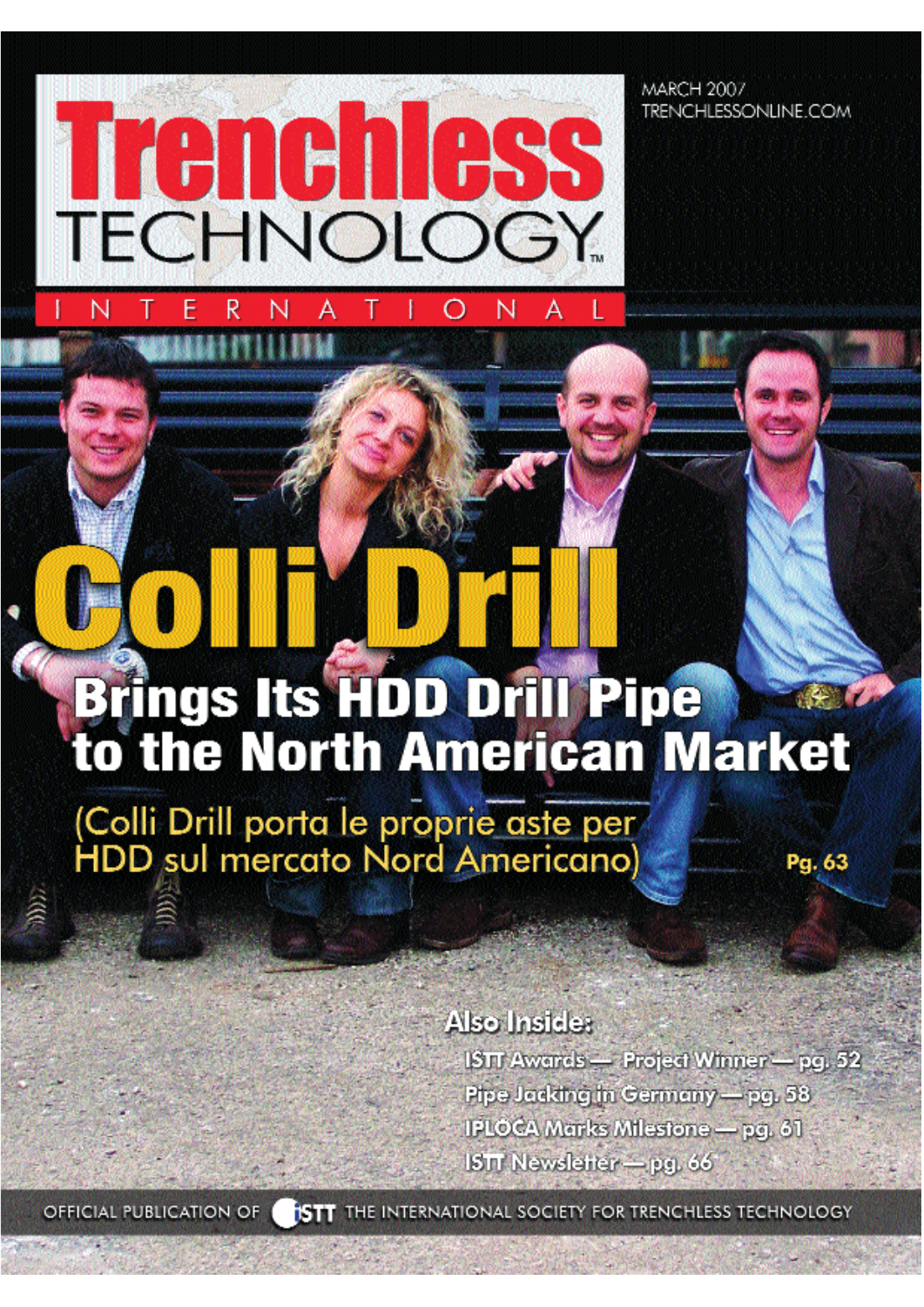



## **Pipe to North America**

It happened that in 1994, Massimo Colli, who was only<br>22 at the time, came to me and said, 'Renzo, my father<br>tells me he wants to produce drill pipes, could you give<br>me a hand?'" In this way, Renzo Chirulli, now USA<br>export t happened that in 1994, Massimo Colli, who was only 22 at the time, came to me and said,'Renzo, my father tells me he wants to produce drill pipes, could you give me a hand?'" In this way, Renzo Chirulli, now USA ning of the adventure that has grown this business, in just more than 12 years, into one of the leading world producers of HDD and waterwell drill pipes. rappened that in 1994, Massimo Colli, who was only<br>at the time, came to me and said, 'Renzo, my father has always been the focal point of Colli Drill's entire<br>is me he wants to produce drill pipes, could you give ity. "We "

"Between 1994 and 1995," says Chirulli,"I couldn't tell you how many kilometers Massimo [Colli] and myself traveled all over Europe,looking for machinery and steel.We went around with an aged laptop,a copy of the Stahlschlussel (key to steel) and a tape of Laura Pausini to feel nearer to home even in the most out of the way villages in Germany and England."

Since then, growth has been really heady.The Colli Group now numbers nine companies, spread over three continents, with about 100 employees and an overall turnover of more than \$25 million. Drill pipe production began toward the end of 1995, and to date more than 220,000 drill pipes have been manufactured, their diameters varying between 38 and 220 mm (1. 5 to 8.7 in.) and lengths of up to 12 m (40 ft).

"At the start, few took us seriously," says Massimo Colli, general manager of Colli Drill."My father would see red, speaking of the tons of steel we had used to try out friction welding, before beginning the actual production. Currently we have customers in at least 30 different countries — from South America to Far East Asia. Our main objective has always been exclusively to give our customers complete satisfaction, at the risk of not earning a cent."

For this reason,investment in research and development has always been the focal point of Colli Drill's entire activity. "We began with a portable Rockwell durometer, but today we can boast of two internal laboratories entirely given over to metallographic and mechanical tests on both steel and welding,"says Chirulli,who was production manager for Colli Drill in 1995.The HDD drill rods produced by Colli Drill today are of three main types — standard friction welded (SFW), forged one-piece (FOP) and forgedfriction welded (FFW) drill pipes.

At Colli Drill, all manufacturing processes are monitored by cutting-edge sensors, as well as computerized systems. "Every single steel batch that enters our production process is given an identifying tag number, which enables us to trace back the original cast, the characteristics declared by the steel producer and those determined directly by ourselves in our laboratories when the steel arrives at the factory," says Mirko Samac, mechanical engineer and the current production manager of Colli Drill. "When it leaves our plants, each Colli Drill pipe is branded with two numbers, one for each welding, resulting in what can be called an identity card."

For each welding process, in fact, more than 700 pieces of data are recorded, which means that the entire production history of every single steel item that leaves the premises can be traced back.

"Should a rod break, we can tell at once whether the break depends on incorrect use of the pipe in the jobsite, or may be due to a defect in the material or manufacturing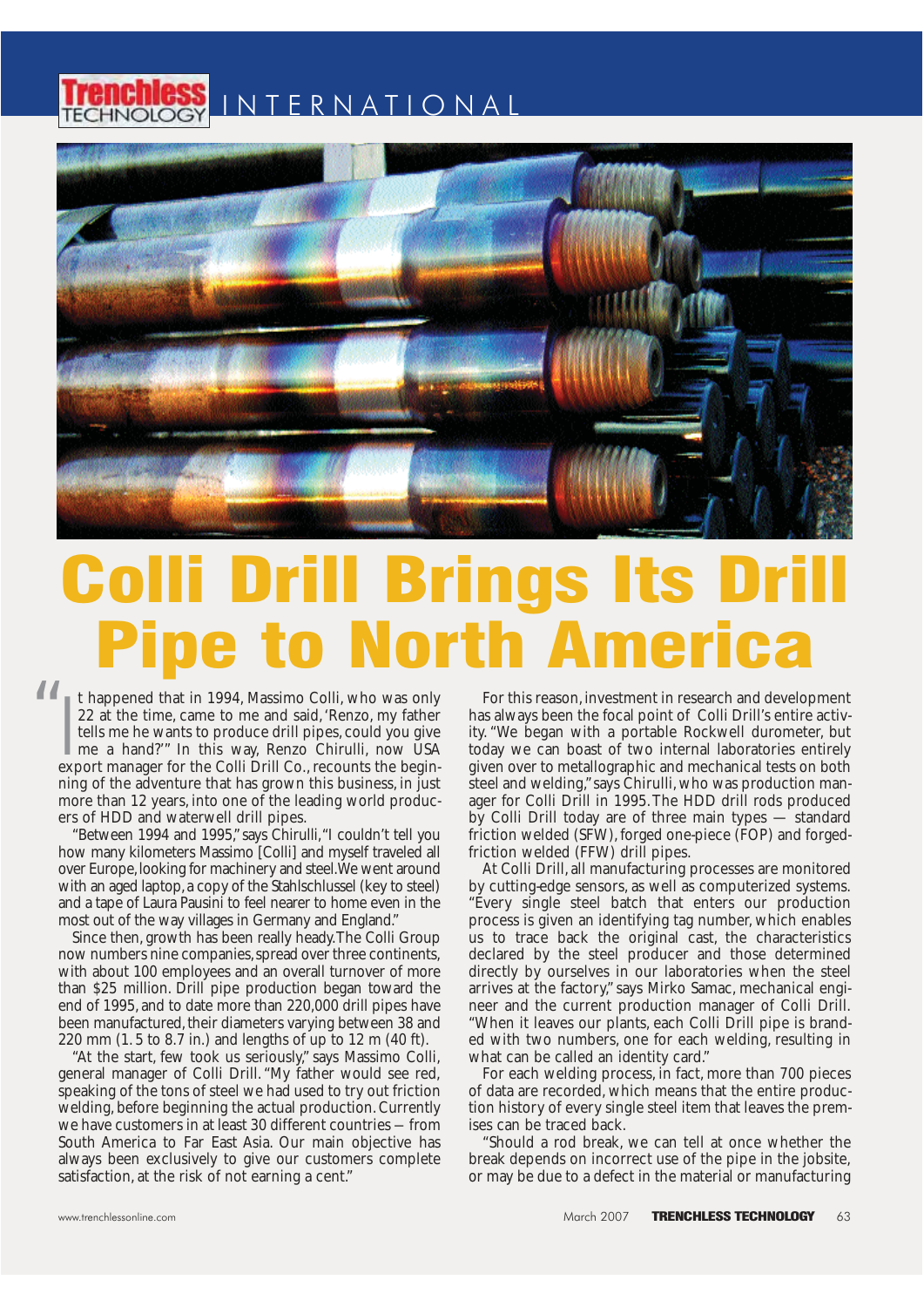



Colli Drill's team (from left): Mirko Samac, production manager, Genni Colli ,marketing, sales and development manager, Massimo Colli, general manager, and Renzo Chirulli, export manager USA. (photograph by Francesco Elio Chirulli)

process," says Samac. "Over the last six years, we have recorded an average of one break every 3,000 pipes produced. In 90 percent of the cases, the break was caused by incorrect use in the jobsite, while in the remaining cases — we are speaking here, therefore, of less than one pipe every 30,000 — it was due to a defect in the material or a production problem."

"When this happens"explains Genni Colli, marketing, sales and development manager,"we have always substituted the damaged parts,and always found satisfactory agreements with our customers,our reward being their continuing fidelity."

Genni Colli,Massimo Colli's sister,has a degree in chemistry, and joined the company in 2001.She is firmly convinced that the quality of the product is the strong point of the Colli Drill pipes."We don't go for spinning tales to our customers," says Genni Colli."We prefer that the reality we express with our products be founded on the exceptional quality of the product and on the entire satisfaction of our customers."

Since 1998, Colli Drill has been certified ISO 9001 for the production and sale of drill pipes, but the quality of the product, those in the company insist, is not based on certificates.

"We have the greatest respect for our competitors,but we have never believed that competition, especially for HDD drill pipes, should be founded solely on price," says Genni Colli."And for this reason, we continue to invest in research and technology. Drilling rods are not simple steel pieces, and in ours, the technological content is of the highest."

Some months ago, Chirulli undertook the appointment as Colli Drill's USA export manager, with a view to bringing Colli Drill pipes to American customers. "I love America, its people, its great spaces and its work style. But our biggest competitor today is the dollar," he says. "However, we are used to sacrifices, and we'll win this challenge too. We'll bring Colli Drill quality from Italy to our American customers, even if we've got to swim there."





The Future of Compact, Steerable, Pan & Tilt Systems



**Corporate Offices** 550 Flizabeth St. Waukesha, W1 53186 Toll Free: 800-234-7205 Phone: 262-896-7205 Fax: 262-896-7099 E-Mail: sales@ariesindustries.com

Regional Offices in Fresno, CA Pompano Beach, FL Mississanga, ON www.ariesindustries.com